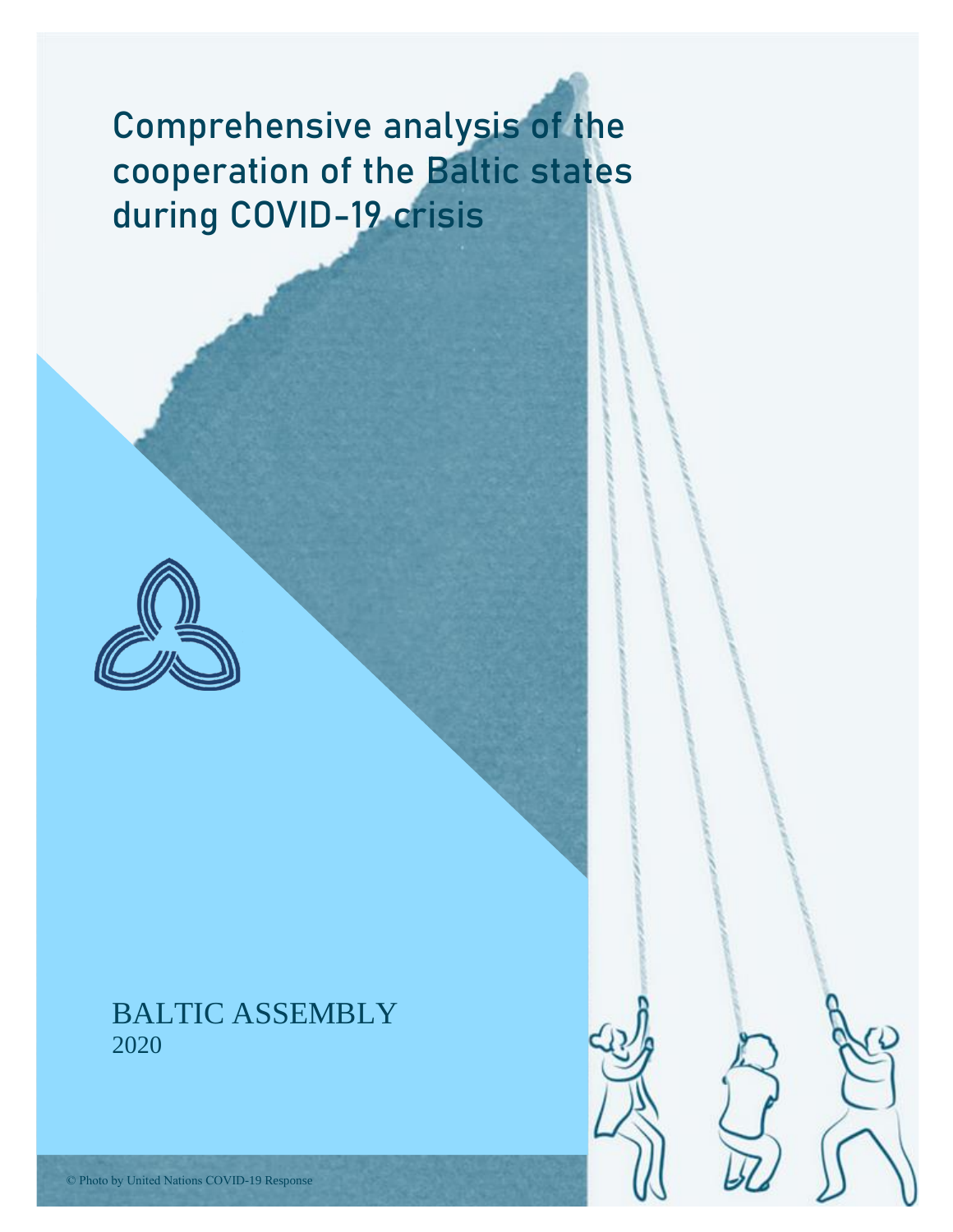## **Table of Contents**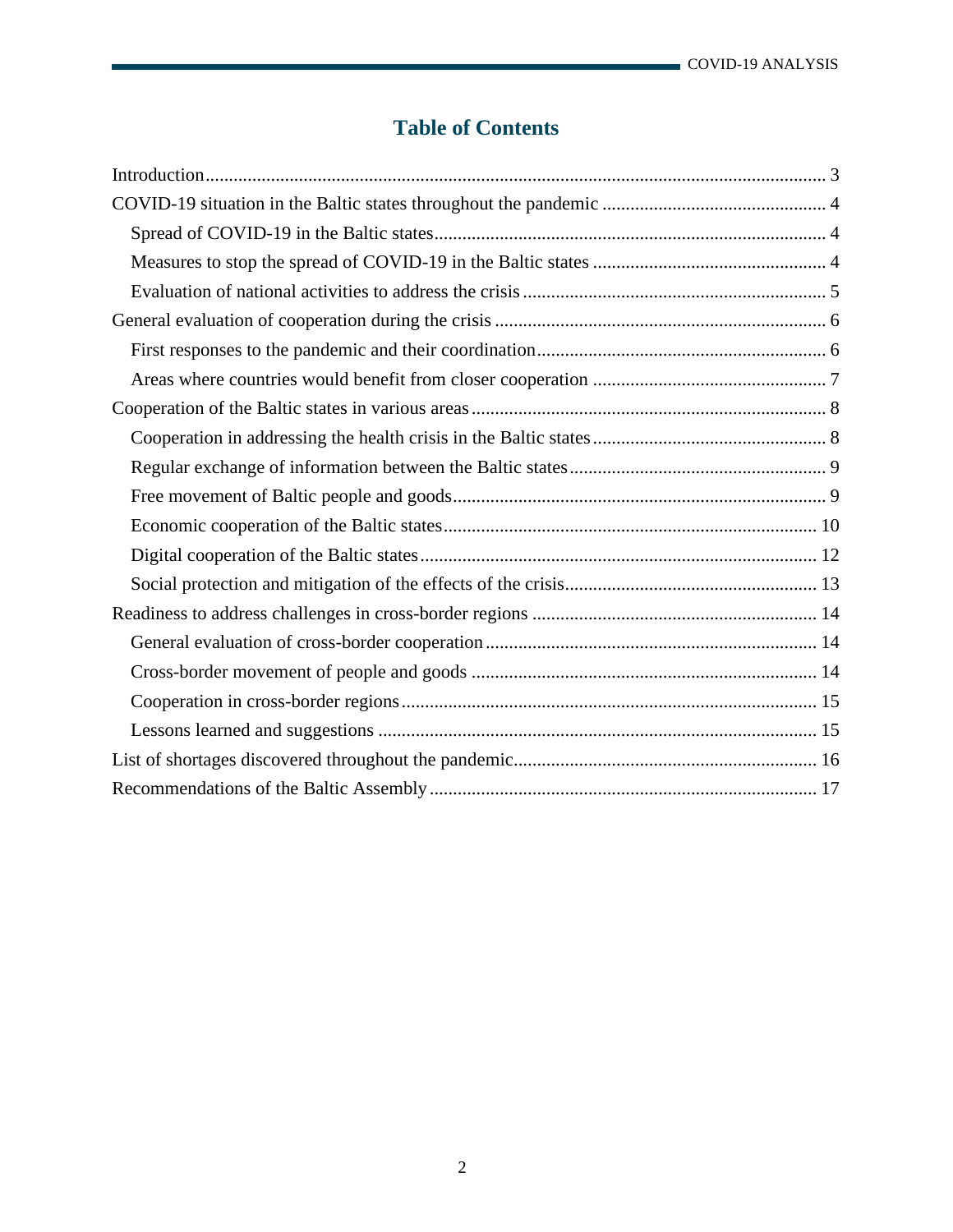## **INTRODUCTION**

<span id="page-2-0"></span>On 5 May 2020, in light of the COVID-19 pandemic and as a call to the governments of the Baltic states to better coordinate response to the situation, the Presidium of the Baltic Assembly adopted the Communiqué on the Baltic solidarity and cooperation in the times of crisis and recovery. We quickly became aware that the beginning of the COVID-19 pandemic put solidarity of the Baltic states to a rigorous test and revealed vulnerability in trilateral cooperation. In the face of the crisis, timely information exchange was lacking, and our countries were unable to jointly coordinate emergency measures in the region, ensure proper functioning of border-crossings and jointly procure emergency medical equipment and supplies.



Throughout the pandemic, the Baltic Assembly has closely monitored the cooperation of the Baltic states and this work continues. "Comprehensive analysis of the cooperation of the Baltic states during the COVID-19 crisis" is based on the answers provided by the Baltic Council of Ministers, "Comparative review of socio-economic implications of the coronavirus pandemic in the Baltic states" made by Baltic experts, "Overview of the work of the Health, Welfare and Family Committee of the Baltic Assembly in 2020" and other public information.

The analysis shows that despite the difficulties in the initial phase of the COVD-19 pandemic, the Baltic states were able to strengthen cooperation in various areas, and that COVID-19 has brought countries even closer together. Better coordination in tackling the crisis brought on by the pandemic is undoubtedly of great value, however there are still many issues and areas, which need improvement of joint action and efforts. This analysis pinpoints shortages in cooperation as well as provides ideas on the way forward.

I sincerely hope that the challenges and success stories in this comprehensive analysis will be of added value to the work of the Lithuanian presidency in general, as well as in achieving the ambitious goals and priorities set for 2021. The programme of the Lithuanian presidency will focus on overcoming the impact of the consequences of the COVID-19 pandemic on the economy, the social field, security, education and research and other areas of cooperation. Only through partnership and trust we can secure safe future for our countries and our Baltic region.

fal

**Aadu Must** President of the Baltic Assembly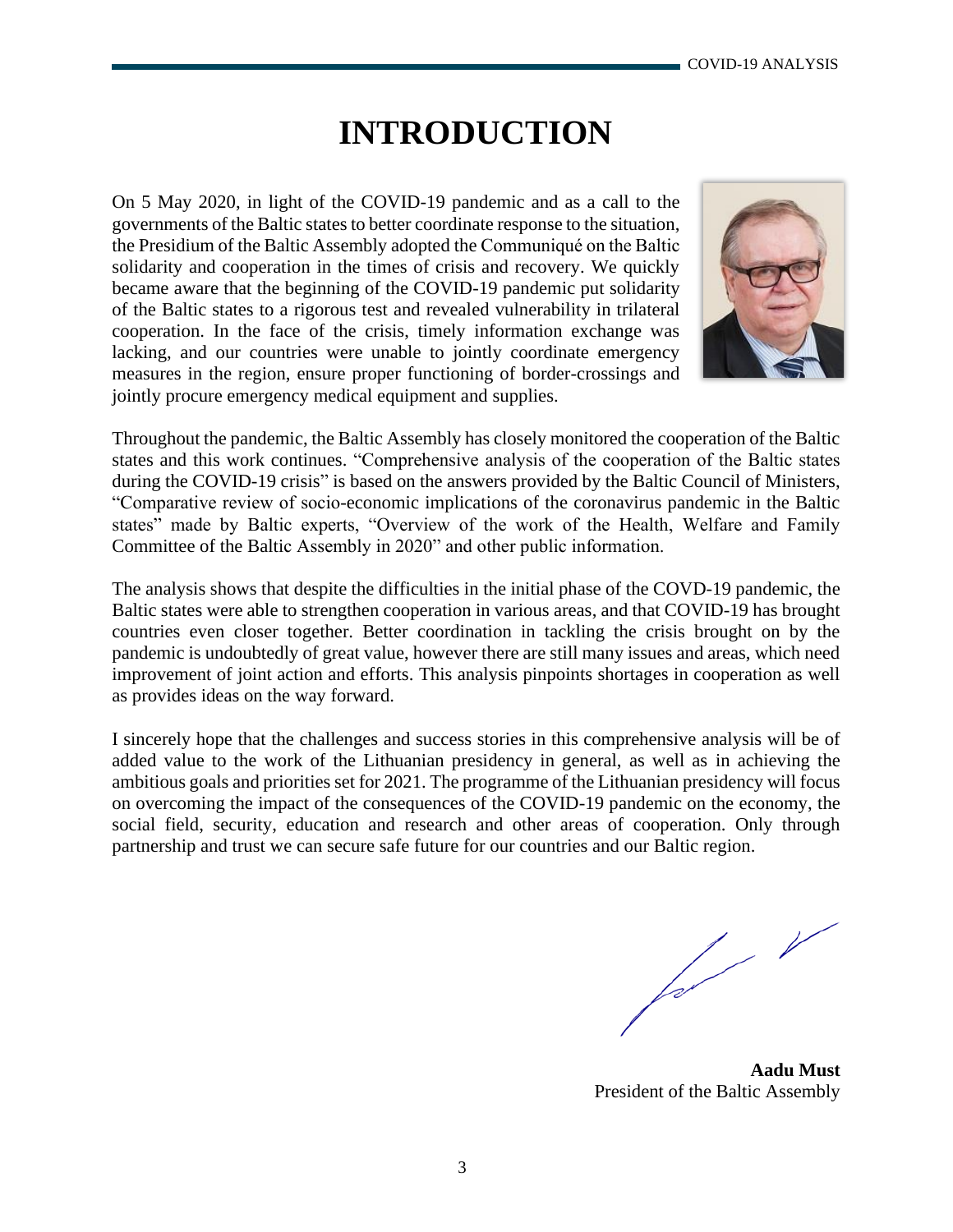## <span id="page-3-0"></span>**COVID-19 SITUATION IN THE BALTIC STATES THROUGHOUT THE PANDEMIC**

## <span id="page-3-1"></span>**Spread of COVID-19 in the Baltic states**

The situation regarding the COVID-19 virus in the Baltic states has been quite similar throughout the pandemic. Despite this, in October the situation in the countries started to differ, however, in the wider context it can still be considered similar (see the chart below). The similarities in the spread of the virus throughout the pandemic as well as previously established neighbourly relations allowed the region to implement joint efforts, including creating the so-called "Baltic bubble".



Spread of COVID-19 in the individual states until 23 October 2020:

- In Estonia, 4,300 cases of COVID-19 have been confirmed with 71 deaths; 3,418 people have recovered.
- In Lithuania, 9,104 cases of COVID-19 have been confirmed with 126 deaths; 3,978 people have recovered.
- In Latvia, 3,958 cases of COVID-19 have been confirmed with 49 deaths; 1,357 people have recovered.

## <span id="page-3-2"></span>**Measures to stop the spread of COVID-19 in the Baltic states**

The Baltic states responded to COVID-19 in a timely manner, and in general the measures to stop the spread of the coronavirus in all three countries have been similar:

- declaring a state of emergency (in the initial phase of the pandemic);
- restrictions on crossing of the Schengen internal and external border;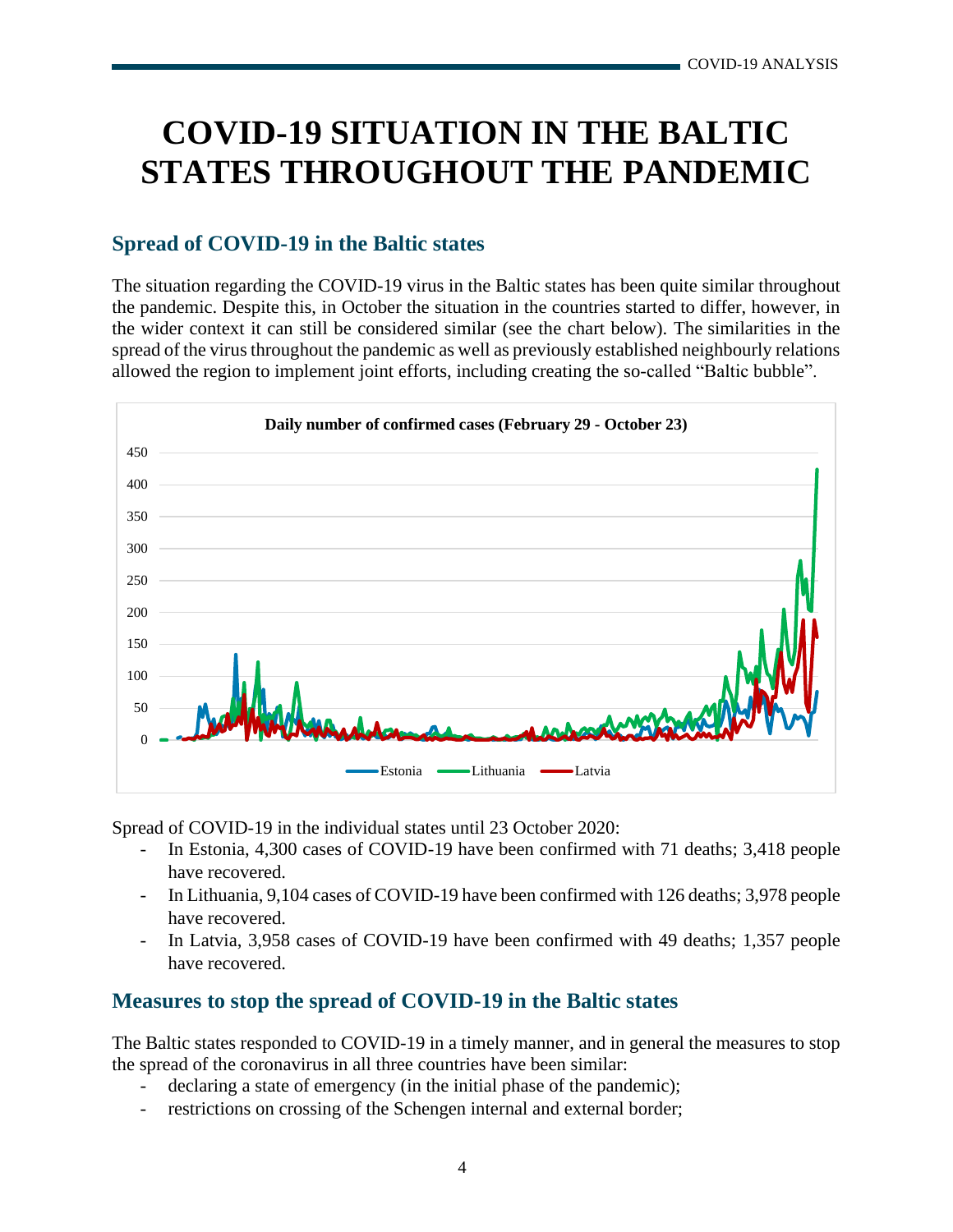- restrictions on free movement of COVID-19 patients as well as mandatory self-isolation after returning from abroad;
- restrictions on economic activities (measures to ensure safety distance, disinfection, wearing of face masks as well as restrictions on participation in public and private events);
- restrictions on public and administrative services in the sectors of education, social and health care (remote work, extensive testing, use of personal protective equipment, etc.).

Despite the similarities in the overall situation and measures adopted in the Baltic states, there are also differences regarding the managing of the pandemic, time and intensity of the imposed restrictions in each of the countries.

## <span id="page-4-0"></span>**Evaluation of national activities to address the crisis**

Taking into account the circumstances that occurred during the pandemic and the unpredictability of the situation in general, each of the Baltic states believes that its national response to the challenges posed by COVID-19 has been adequate and timely; however, the countries have also recognized failures and vulnerabilities that arose nationally.

Each of the countries highlights a different view on what helped to limit and combat the COVID-19 virus. For Estonia, it was mutual trust between the government and the society, plentiful and open communication as well as testing and analysing data and sharing their findings as swiftly as possible. Lithuania believes that public confidence in the government was important (63% of the adult population of Lithuania appreciated the work of the government during the quarantine). Latvia highlights the close cooperation between the government and experts as well as the fact that the decisions of the government were mainly based on the opinions and advice of these experts.

In regard to failures on a national level, the Lithuanian government highlighted the frequent changes made in legislation that have hampered the implementation of measures, as subordinate institutions have not been able to plan their actions accurately. The Latvian government believes that the COVID-19 crisis indicated the social problems in Latvia and their causes. Among them also the tax compliance issue – government support in form of downtime benefits was provided only to compliant taxpayers, where the amount of the benefit depends on the amount of taxes paid. A lot of employees were not satisfied with the amount of their downtime benefits, as before the COVID-19 crisis they received untaxed "envelope wages".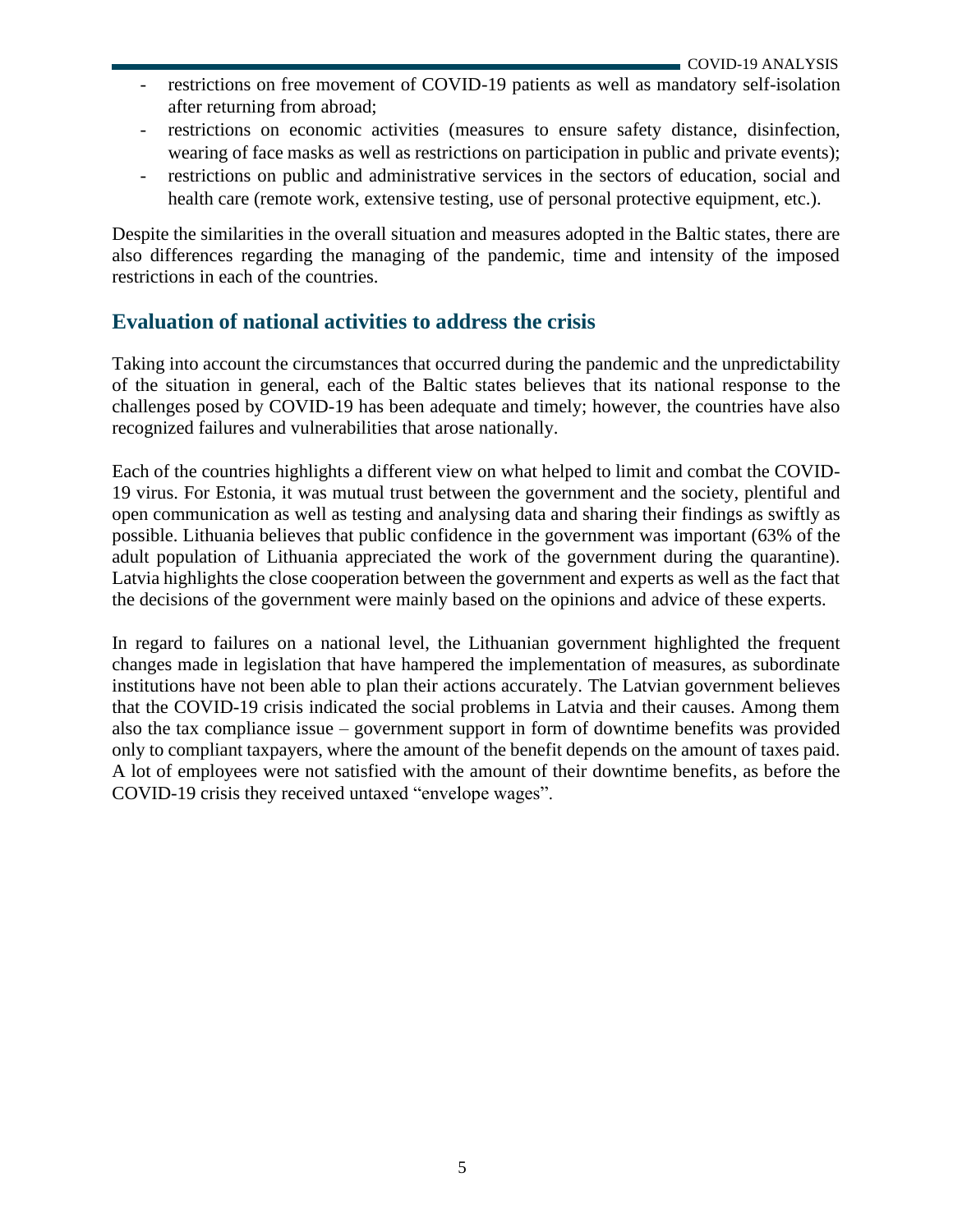## <span id="page-5-0"></span>**GENERAL EVALUATION OF COOPERATION DURING THE CRISIS**

The Baltic states in their evaluation of the Baltic states' cooperation have been positive, as the governments believe that the cooperation of the Baltic states throughout the pandemic has been well-functioning. Despite the overall positive experience of the Baltic cooperation, countries also highlight the need for closer cooperation in future.

The Estonian government points out that the cooperation of the Baltic states on all levels – from political to local – is very good. The Latvian government similarly believes that the Baltic states have shown that close cooperation and exchange of information at different levels contribute to the successful implementation of restriction measures on cross-border risks of communicable diseases. The Latvian government notes that close consultations among the Baltic states at the level of experts and politicians have been very useful for exchanging information on the planned measures to limit COVID-19 as well as mitigate or lift the measures.

The Lithuanian government is more critical of the cooperation of the Baltic states. The government believes that the cooperation between the Baltic states has been efficient at the government level but the practical implementation was not that effective and was also time-consuming, which may prevent a smooth and rapid implementation of initiatives in the future. The Lithuanian government believes that challenges in the implementation of the joint measures resulted from different policies and safety regulations in each of the Baltic states.

### <span id="page-5-1"></span>**First responses to the pandemic and their coordination**

The most of the criticism towards countries and their approach to the COVID-19 crisis came in the initial phase of the pandemic, when countries chose to deal with the COVID-19 on a national level first, putting the cooperation on Baltic, European and world levels second. Organisations working towards improving cooperation, including the Baltic Assembly, were struck by the vulnerabilities the COVID-19 crisis revealed in the cooperation of countries. The Baltic states were not an exception.

Ministers of health of the Baltic states were able to come to an agreement and the same can be said about epidemiologists as well. However, problems in cooperation arose on the government level, as it was difficult to find common ground – in the beginning the approaches taken by the governments of the Baltic states were different. Currently, the governments of the Baltic states believe that the cooperation of the countries has been efficient; however, they also acknowledge that there were failures in cooperation during the initial phase of pandemic. The countries identify three areas where failures in cooperation were observed: 1) closure of borders; 2) free movement of goods; and 3) supply of personal protective equipment (PPE).

The Estonian government pointed out that one of the failures recognized by the governments was the long queues at border control posts and the impeded free movement of goods in the beginning of the COVID-19 pandemic. Also, supply of PPE was lacking in the beginning of the COVID-19 crisis as the demand for PPE increased drastically.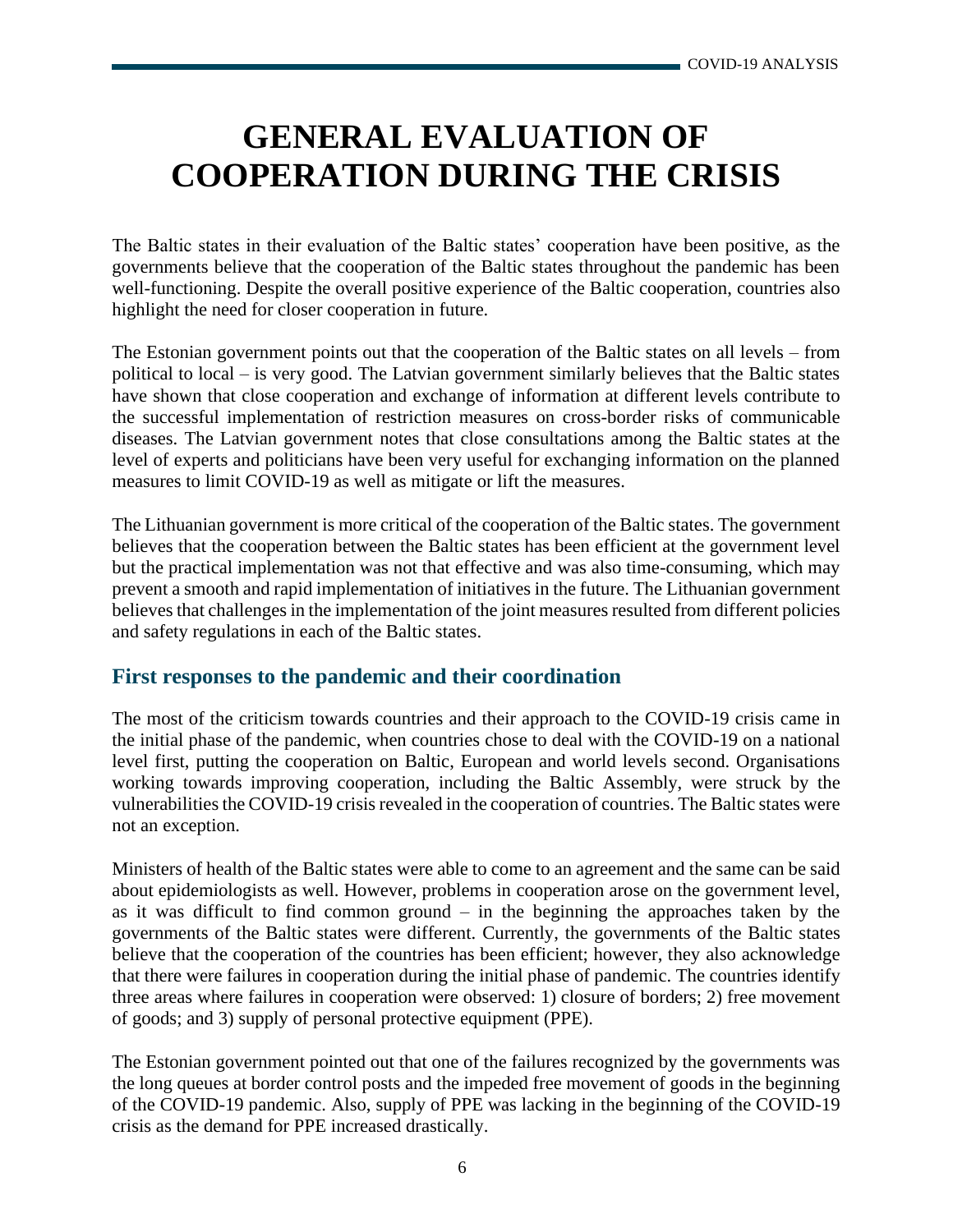However, the initial phase of the COVID-19 pandemic showed not only the vulnerabilities, but also the strengths of the Baltic cooperation. For example, the Baltic states made a joint effort and showed solidarity by organizing repatriation flights to bring back citizens locked in other countries at the start and peak period of the crisis.

## <span id="page-6-0"></span>**Areas where countries would benefit from closer cooperation**

All three of the Baltic states in a uniform manner highlighted the importance of the cooperation in the region. The Estonian government noted that the cooperation of the Baltic states is a key part in the success to combat the virus and its larger implications. The Lithuanian government pointed out that it is obvious that joint and coordinated actions of the countries in the region are needed to reduce the risk of the COVID-19 outbreak. Similarly, the Latvian government indicated that the cooperation is key in tackling this crisis not only on a national level, but also on an international level.

In general, the countries indicate different areas of cooperation that need to be improved to ensure better cooperation of the Baltic states. Baltic cooperation could be broken into different areas:

- Cooperation in addressing the health crisis, including inter-agency cooperation;
- Regular exchange of information, including coordination of restrictive and post-crisis measures;
- Free movement of Baltic people and goods;
- Further development of the "Baltic bubble" approach;
- Economic cooperation;
- Digital cooperation;
- Cooperation in social protection and mitigation of the effects of the crisis;
- Cross-border cooperation.

Also, cooperation of the Baltic states in different formats, including international organizations, like the Organisation for Economic Cooperation and Development, the International Monetary Fund, the United Nations, the World Health Organisation, etc. could be very important. Strong international cooperation can help all countries in the world to recover, as a global crisis calls for global solutions to be solved as soon as possible.

Shortcomings and opportunities of the Baltic states' cooperation in these areas will be analysed further in the report.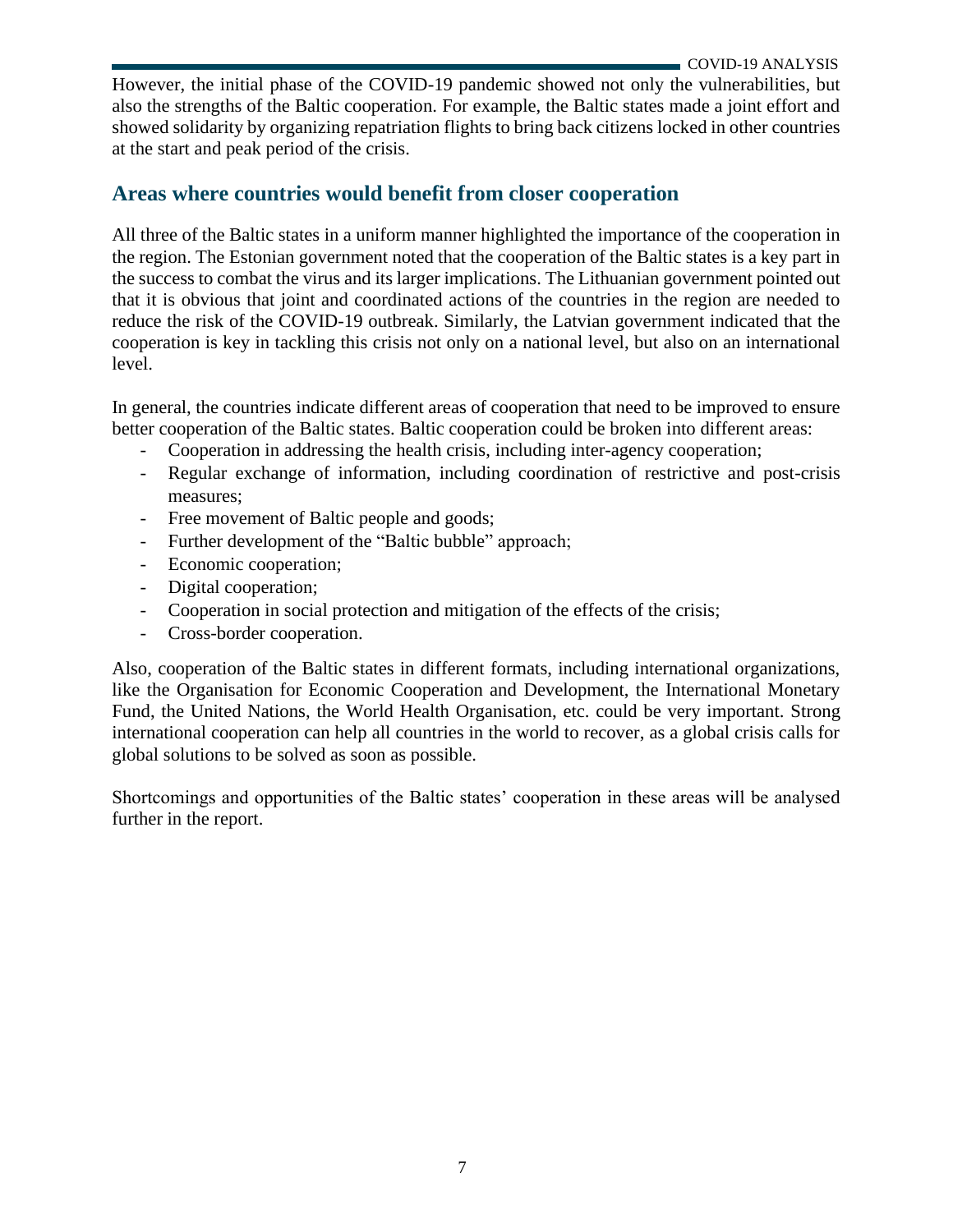## <span id="page-7-0"></span>**COOPERATION OF THE BALTIC STATES IN VARIOUS AREAS**

## <span id="page-7-1"></span>**Cooperation in addressing the health crisis in the Baltic states**

During the COVID-19 crisis, the health sector has suffered as well as was transformed perhaps the most. So far, the Baltic states have been successful in containing the spread of the virus and the health care systems of the Baltic states have been able to cope with the number of patients hospitalized and cared for. However, autumn and the second wave of COVID-19 are troubling. Most probably countries will have to learn to live with the virus until an effective vaccine becomes available, therefore, it is necessary to learn from the experience and prepare for months to come. Challenges in addressing health crisis can be divided in four categories:

- Common approach in addressing the health crisis;
- Evaluation of measures;
- Inter-agency cooperation;
- Stock of medical supplies.

One of the coordination measures that might be implemented in the Baltic states is the mutual assistance and coordination in the field of disaster prevention, preparedness and response. In December 2019, the Baltic states organized the Baltic States Cooperation Seminar on Emergency and Crisis Management "A Common Approach and Challenges to Prevent, Prepare and Respond to Health Emergencies". The seminar was organized in compliance with the recommendations of the Baltic Assembly on the establishment of cooperation in ensuring the preparedness and response in crisis situations of the health sector. The aim of the seminar was to share experiences on the preparedness of the health sector for emergencies, to exchange information on new initiatives and collect common interests and priorities for further cooperation. During the seminar, common tasks were set: 1) health sector preparedness planning and emergency response; 2) emergency preparedness planning of hospitals; 3) planning and provision of medical reserves; 4) provision of emergency medical care in daily and emergency situations.

The Latvian government pointed out that there are differences and similarities in the provision of emergency medical care and the planning of emergency preparedness in all Baltic states. The overall concept of preparedness for crisis situations is based on the same international documents and structure. Also, all three countries have a well-established civil protection mechanism where the preparedness of the health sector for crisis situations is well integrated.

Another important area where the Baltic states should cooperate is the evaluation of chosen measures. It is crucial to understand if the measures taken by the Baltic states are truly the best way to approach the crisis, for example, is the amount of hospital beds sufficient for such crisis?

Inter-agency cooperation in the Baltic states also could be of great value, as it would ensure not only speedy information exchange but also the exchange of best practices. The Estonian government believes that inter-agency cooperation in the field of public health and its research, sharing best practices, etc. should be utilised more.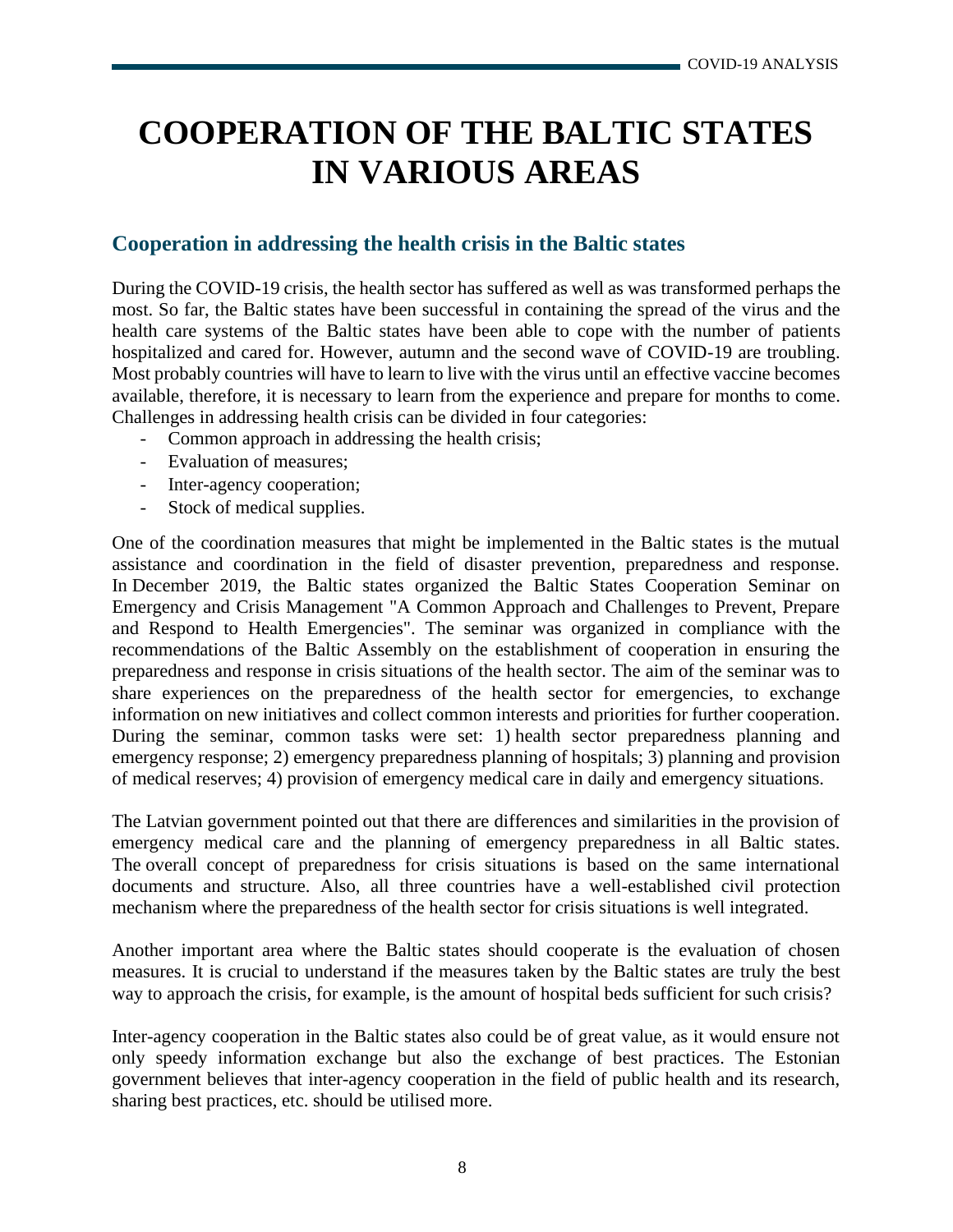Although the process of organizing state medical reserves in the Baltic states is ensured according to similar principles, differences are found in the amount and type of stored materials and technical units. The Baltic states could cooperate in regard to the stocking of medical supplies, including PPE. Sufficient supply is critically important during health crises. Limited local manufacturing capacity and dependence from import makes the Baltic states vulnerable in case there are disruptions in global supply chains. The Estonian government also believes that it is necessary to increase PPE production capacities of industries of the Baltic states. The Baltic states might try to develop cooperation in regard to providing individual protection measures, ensuring strategical medical supplies and also trying joint vaccine procurements.

The Baltic states have had significant accomplishments in joint procurements in the health sector. Despite this, the Baltic states did not jointly procure essential items which could have been an economically feasible step for the region. The Estonian government notes that the crisis came unexpectedly to everyone and the European Commission started planning the EU joint procurement process quite immediately, therefore there was no reason to start a Baltic states´ joint procurement in parallel. The Latvian Government explained that the main reason why the Baltic states did not organise joint procurements of essential items was limited personnel resources, namely, the capacity of countries. At the same time, the Estonian government believes that joint procurements and regional stocks coordination is an avenue that needs to be explored and analysed more.

## <span id="page-8-0"></span>**Regular exchange of information between the Baltic states**

During a crisis such as COVID-19, it is important to have accurate information on the epidemiological situation to better the effectiveness of public care measures as well as public care and socioeconomic impacts. The Latvian government believes that it is necessary to exchange information on a daily basis, especially regarding travel restrictions and lifting them. Information exchange in regards to post-crisis measures could also be valuable for the Baltic states.

An important aspect in order to improve information exchange is digital developments. Improvements in the exchange of information could improve different areas, including facilitating the reporting of cases and ensuring better support in contact casing activities.

During the times of disinformation, dissemination of reliable information and effective risk communication are also important efforts. This requires raising awareness among the population about health protection, personal hygiene and adapting social norms.

## <span id="page-8-1"></span>**Free movement of Baltic people and goods**

All the governments of the Baltic states are proud and vocal about the success story of the Baltic cooperation – the so-called "Baltic bubble" agreement. A similar epidemiological situation in the Baltic states allowed foreign ministers to sign a memorandum of understanding on the free movement between the Baltic states. Starting from May 15, the borders of Estonia, Latvia and Lithuania could be crossed by individuals who display no symptoms and hold the citizenship of one of the countries (or have a residence permit, right of residence or whose permanent place of residence is in one of the Baltic states). The "Baltic bubble" was the first such travel zone within the 27-member European Union (EU) during the pandemic.

However, the "Baltic bubble" came to an end when the epidemiological situation in the Baltic states changed. On 11 September, the Latvian government made the entry conditions applying to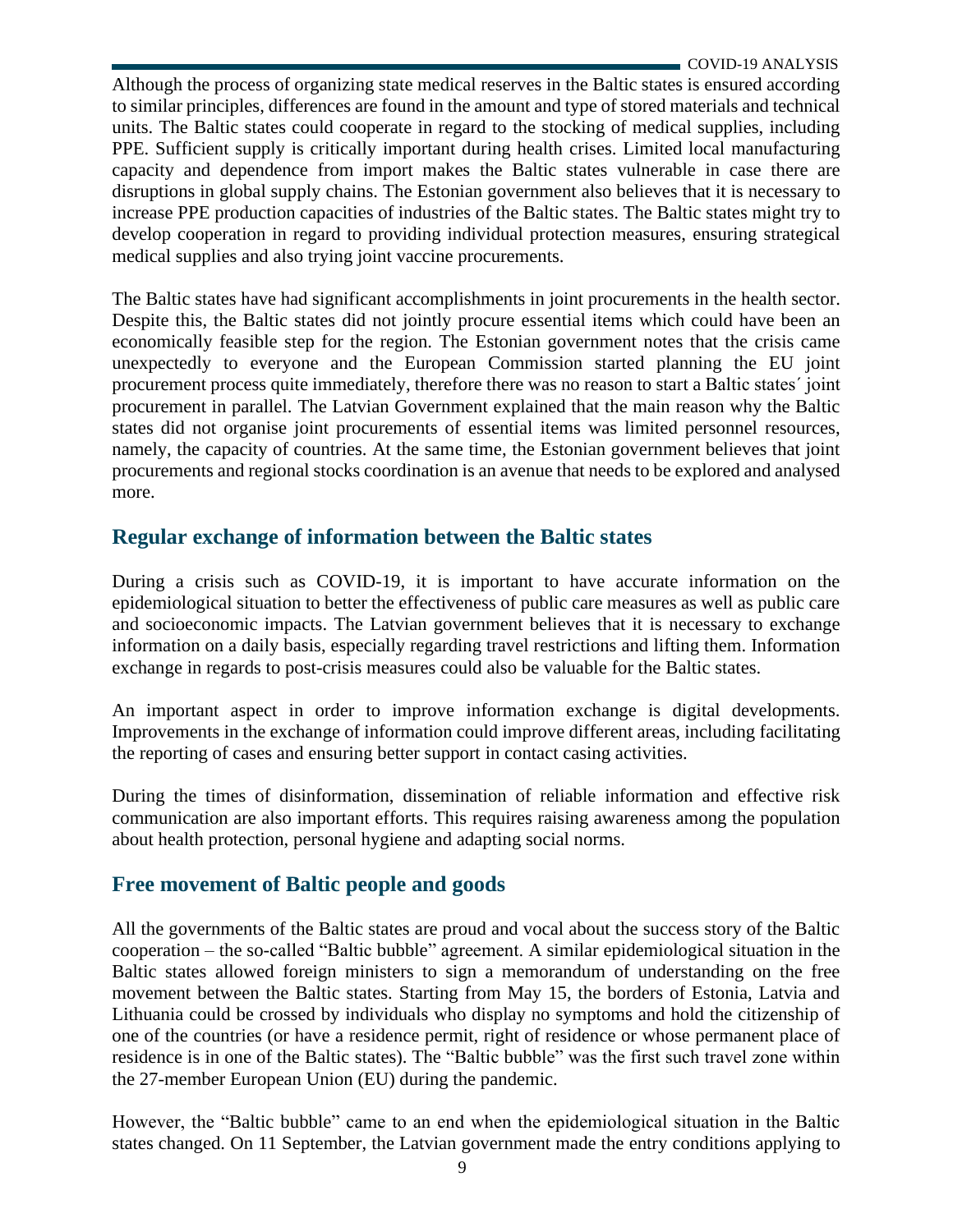people coming from Estonia stricter. Despite this, the Baltic states seem to believe that this approach should be used also further.

The Estonian government noted that the "Baltic bubble" is an excellent example of efficient cooperation to support the free movement of goods and people. The government believes that joint and regular cooperation activities and planning for restrictions on movement and their mediation should be enhanced not only for the purpose of COVID-19 but on a larger horizon as well, also taking into account military mobility considerations. The Estonian government believes that the "Baltic bubble" is a way of thinking about preparing for crises in the future, namely that **inter**governmental cooperation in this mind-set needs to be mainstreamed into regional cooperation.

The Lithuanian government also believes that there is no doubt that the threat management in one country directly affects the neighbouring states, and therefore the decisions taken in regard to creation of the Single Baltic anti-virus area which led to the restoration of the unrestricted and free movement of people, labour, goods and services would be appreciated. A stronger and betterstructured coworking model needs to be implemented, and a strategic vision of a single unified region must be discussed and documented by the governments of the Baltic states in order to create a region with open internal borders.

The Latvian government pointed out that recently the Baltic states have applied different regulations and restrictions regarding travelling to and from countries with a high COVID-19 risk. It is very important that also after opening borders to other countries, the Baltic states continue to synchronize the travel restrictions and epidemiologic precautions in order to maintain the fundamental strategy of the "Baltic bubble".

Baltic cooperation in regard to free movement of goods also has faced some problems. Free movement of goods in the beginning of the pandemic was impeded. The Lithuanian government believes that in the future it is necessary to secure stable fast lanes for essential goods, including medical and food supplies. It is particularly essential to ensure that products like food, medicine and medical products reach patients, healthcare providers, factories and shops.

In the case of Latvia, the consequences of COVID-19 for agricultural and forestry producers were made significantly worse by restrictions on the crossing of Latvian-Lithuanian borders and by the fact that for quite a long period of time, border crossing, including for agricultural and food freight transport, was possible only through three crossing points on the Latvian-Lithuanian border. Due to the closure of Latvian-Lithuanian borders, Latvian producers had to face significantly increased transportation costs, even though fuel prices decreased. Latvia calls for cross-governmental solutions in crisis situations to be accelerated to avoid losses for agricultural and food producers for which long-term storage of their products is not possible.

### <span id="page-9-0"></span>**Economic cooperation of the Baltic states**

The COVID-19 pandemic has been a huge burden for the economies of the Baltic states and the impact of the pandemic must be mitigated. The governments of the Baltic states see that cooperation of the countries could be important also in this area. Small economies are believed to be more vulnerable, therefore joint measures of the Baltic states to mitigate the impact of the COVID-19 could be vital for future development.

The Estonian government highlights that the Baltic states as small states are vulnerable to market failures due to the international nature of the economies and limited self-production capacity.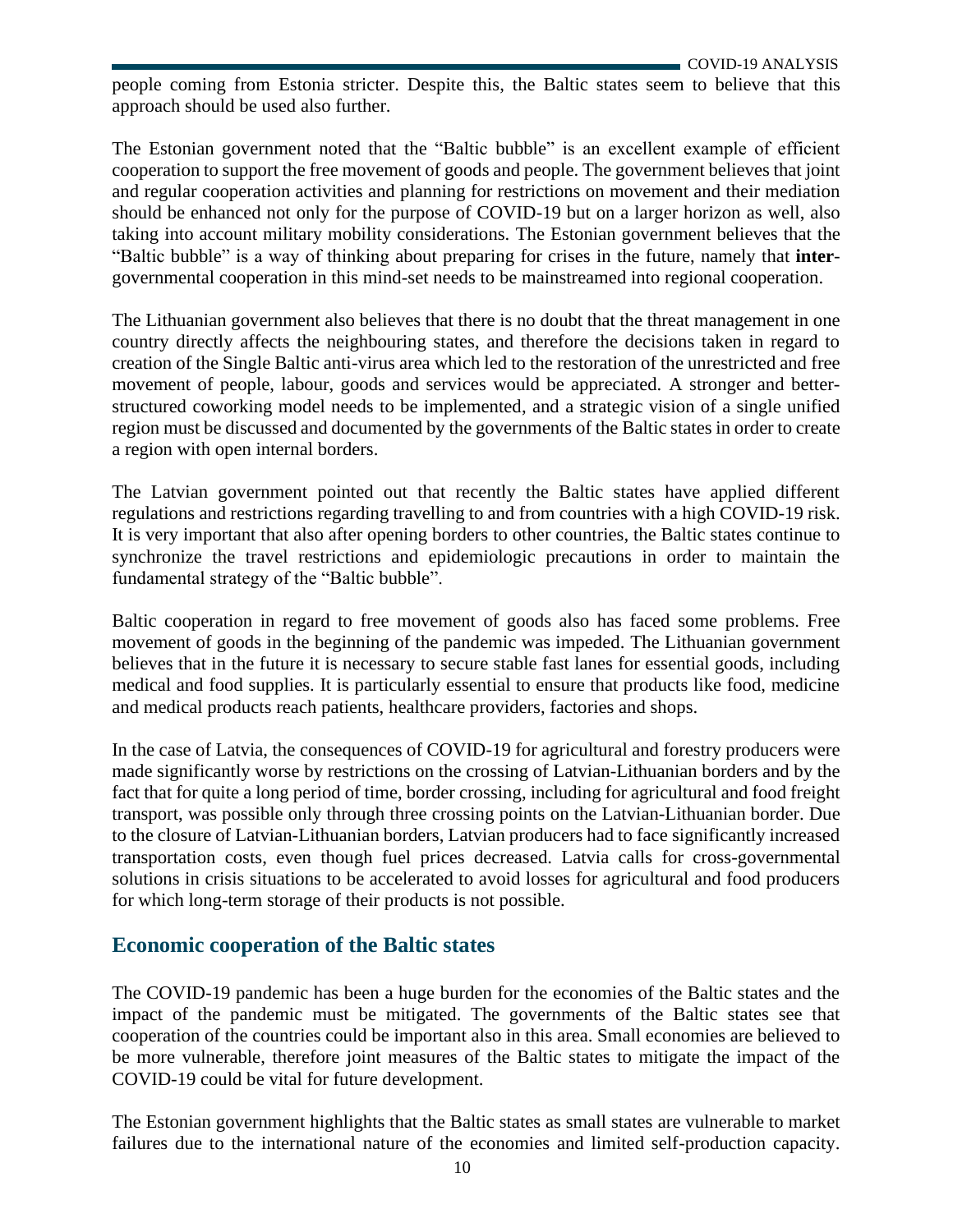The Estonian government believes that this risk might have been underestimated in the beginning, but needs to be mitigated.

The Lithuanian government believes that the key lesson learned from the crisis in regard to the economic cooperation of the Baltic states is taking coordinated efforts to support a speedy and harmonized response. From the very beginning of the crisis, the Baltic states managed to stop the spread of coronavirus and have cooperated very closely with each other, being among the first ones to start a staged exit from the lockdown. The Lithuanian government also pointed out that post-crisis measures aimed to reduce the negative impact on the economy in hard-hit sectors should be discussed on a regular basis.

"Comparative review of socio-economic implications of the coronavirus pandemic in the Baltic states" concludes that societal and economic relatedness, similar export markets and shared geopolitical position mean that the Baltic states are often seen as a unified region. On the one hand, this provides a unique opportunity to benefit from the previous success in managing the first wave of the virus in order to foster long-term growth. On the other hand, the most difficult in turbulent times seems to be policy coordination, which means that joint efforts might fade into individualistic policy actions.

The Review has provided with scenarios for the Baltic states, and they can be an effective tool in case of a high level of uncertainties. Considering various opportunities and threats, the Review suggests four scenarios or trajectories for coordinated actions:

- **DigiGreen bubble**. The Baltic states become the "centre of excellence" for the rest of the EU in areas of digital and green transformation by incorporating newest IT, developing biotechnologies and applying them widely without borders in all major policy areas, by attracting the EU funds, exploring opportunities of expanding collaboration in research and industry between the Baltic and leading Nordic, UK and other countries. The Baltic states become the most popular holiday travel destination as they are safe and clean.
- *Bubble burst*. As the EU has managed quickly to provide a new anti-COVID vaccine for its member states, since 2021 the three Baltic states each further built on their own alternative ideas and current strengths: further advancement of e-Stonia lead to the expanded digital nation; development of life sciences in Lithuania lead to the development of "Green Lithuania"; Latvia – becoming the gateway for the "Baltic bubble" to Europe, etc.
- *Piecemeal upgrade.* By 2030, each of the three of the Baltic states have developed bits of digital and green transformations after negotiations for the EU Recovery and Resilience Facility. Brussels provided the "Baltic bubble" as an outstanding example of trilateral cooperation and advised the three governments to bring more joint proposals. Due to some inner considerations prevailing and other obstacles to cooperation, the real progress in the implementation of big projects remains negligent.
- *Nothing ever happens.* The Baltic Assembly in 2030 meets virtually (by means of augmented reality) to discuss potential areas of further cooperation of the Baltic states.

The Review states that in a longer perspective the Recovery and Resilience Facility, aimed at making the EU economies more sustainable, resilient and better prepared for the challenges posed by the green and digital transitions, creates a common ground for fostering transformation of the whole Baltic region. Practical examples of joint actions could include the creation of a common eresidency programme, joint green energy initiatives (e.g. windfarm in the Baltic Sea) or perhaps the creation of joint virtual reality tourism programs.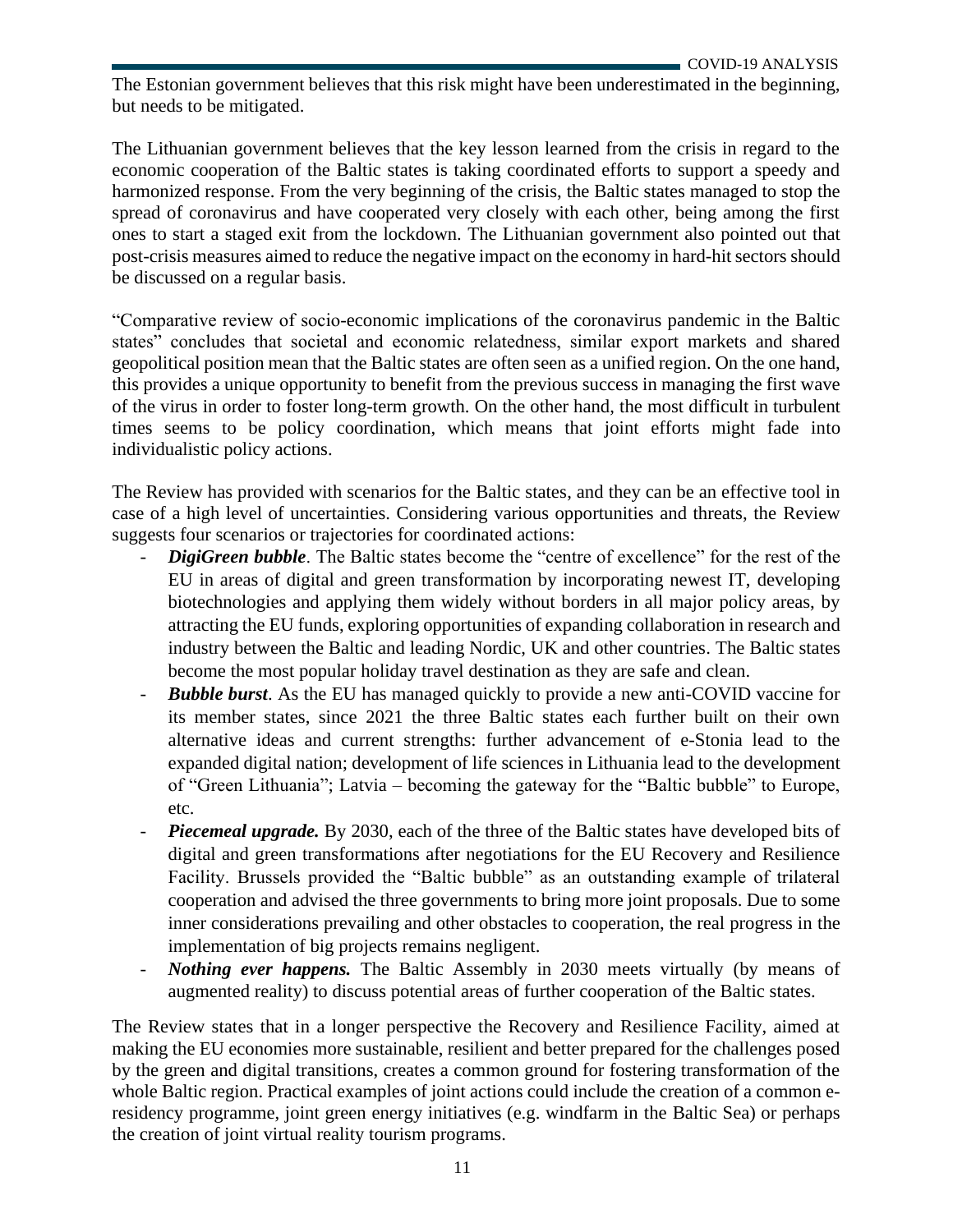The spread of the COVID-19 and travel restrictions imposed all over the word has had a serious impact also on the tourism industry of the Baltic states. The Lithuanian government notes that a good example of cooperation among the Baltic states was the solution to open borders to one another. The "Baltic bubble" enabled thousands of tourists to cross the borders, without fearing mandatory self-isolation, and spend their vacation in a way which is more fulfilling. This step allowed local businesses, including accommodation, catering, tourist attractions and shops, enjoy more visitors than they otherwise would, which has helped them to support themselves. The Lithuanian government believes that there is a need for greater cooperation among tourism officials at national authorities.

The areas where the Baltic states cooperate to ensure better results are various. For example, the Estonian government pointed out that in the energy sector the overall cooperation was good and that successful information exchange was in place, as regular meetings of the Committee of Senior Officials on Energy of the Baltic Council of Ministers took place during the crisis. The Estonian energy sector did not experience notable negative impacts and experts operating critical infrastructure were allowed to travel between critical objects and cross borders in Estonia without restrictions.

The Estonian government also highlighted that the crisis again showed the importance of the Rail Baltica project. It is strategically important to have alternative transport modes to ensure smooth cargo flows.

## <span id="page-11-0"></span>**Digital cooperation of the Baltic states**

Due to the spread of COVID-19, digital solutions and their performance became more and more important, as workplaces and other institutions increased their use of digital solutions to protect people from getting the COVID-19 virus and to comply with restrictions that countries had imposed. The Baltic states have the potential to be leaders in the EU in digital matters and the region could gain a lot from digital cooperation.

Estonia believes that e-solutions and communication are key to solving crises – sustainability, security and capacity in these fields are vital to sustain the public sectors and societies. The Estonian government points out that it has become more evident globally that there is a strong need to move towards digitalisation, but much faster than previously thought. Digital cooperation of countries could become better as in the light of digitalisation there are still silos of different levels and there is a need to foster cross-border business as there is a place for improvement. The Estonian government highlights that quite often the issue at hand is that the levels of requirements, rules and security are not the same. In addition, there is still a discrepancy with digital signatures which do not work cross-border as first anticipated. On the other hand, the Estonian government sees that there is visible willingness to move forward with mutual digital advancements as well as try out new solutions in order to look deeper into opportunities like cross-border data exchange between the Baltic states, mutually and/or bilaterally.

Latvia also sees the importance of digital solutions, as during the COVID-19 many of the institutions such as the Register of Enterprises of the Republic of Latvia, State Land Service of Latvia and Latvian Investment and Development Agency used new or improved digital solutions to continue their work also during the pandemic.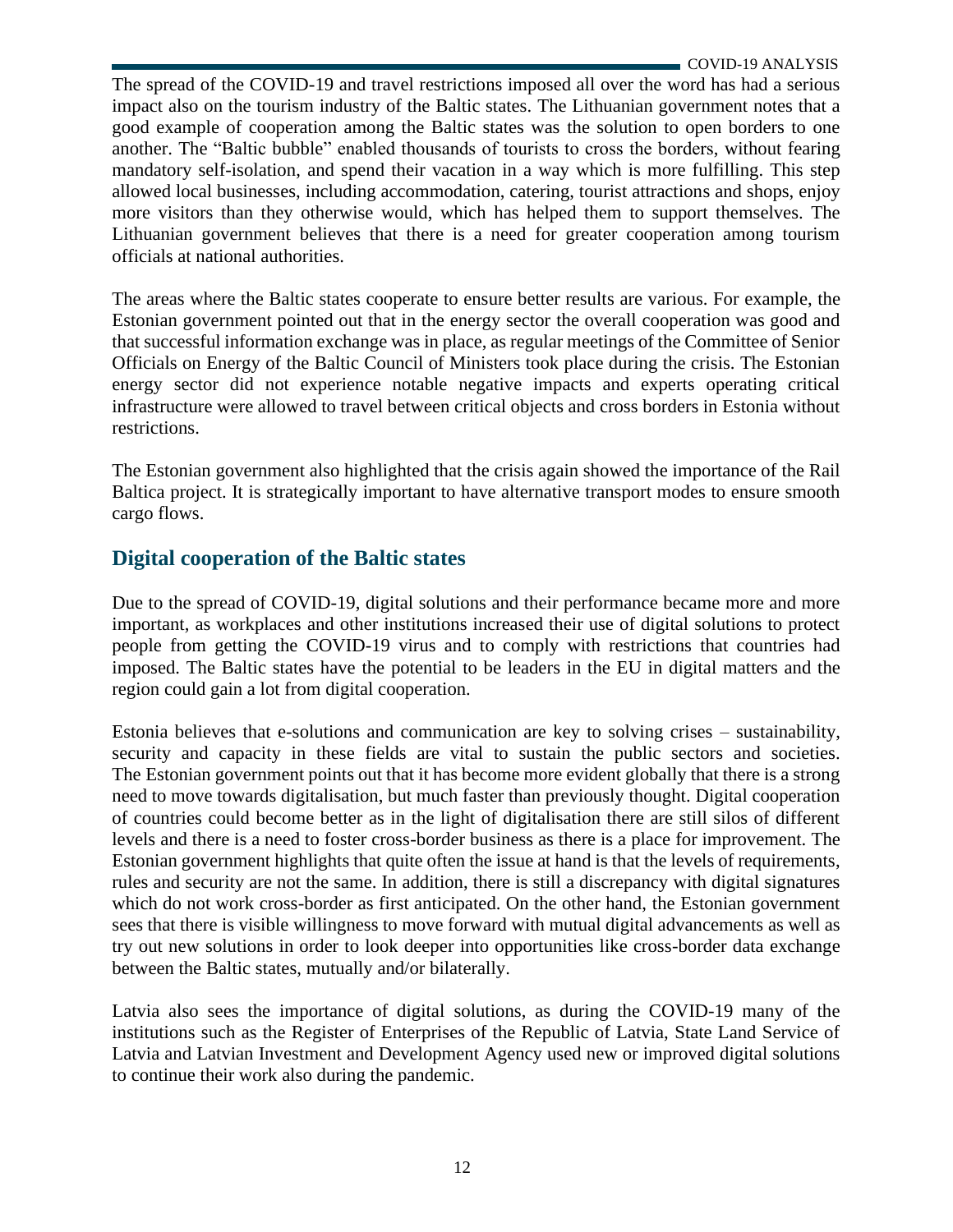## <span id="page-12-0"></span>**Social protection and mitigation of the effects of the crisis**

COVID-19 has suddenly and severely impacted not only healthcare systems and economies, but also the way people live and work – their physical and mental wellbeing and conditions. In the current situation, social protection and social safety nets are of critical importance. It is necessary to ensure the sustainability of social protection system and the adequacy of benefits. In this regard, countries should look at the experience of closer neighbours.

Lockdown has encouraged the development of innovative approaches in the social care sector. After quickly shifting most of the services online or remotely, social service providers were able to adapt to a new reality and relaunch face-to-face services. It is important for innovative solutions to ensure both assistance for clients and occupational safety and health for social workers, keeping in mind that there are cases when remote services are not an option.

There are different challenges regarding social services and their development that are important to the social security system. Challenges in the Baltic states are similar, also regarding deinstitutionalisation and social security coverage, therefore cooperation, exchange of practices and coordination of different measures could be valuable for addressing social issues in the countries.

The Lithuanian government noted that the main social challenges in managing the consequences of COVID-19 were: 1) to respond to the needs of parents raising young children and relatives caring for disabled or elderly people after the closure of kindergartens, schools and day care centres; 2) to encourage employers to retain employees, refrain from redundancies; 3) to provide support to the self-employed by restricting various activities, and to help the unemployed or the poor who are not covered by social security.

The Latvian government noted that in crisis situations, social protection and social safety nets are of critical importance. However, in Latvia, the COVID-19 crisis highlighted a need for additional temporary and targeted social security measures, especially for people who contacted COVID-19 (sickness and quarantine). Also, gaps in social security coverage due to flexible tax regimes and undeclared wages became clearly visible in case of allowances for idle time. Thus, improvements in the social security coverage will remain Latvia's medium-term challenge aimed at ensuring both the sustainability of the social protection system and the adequacy of benefits.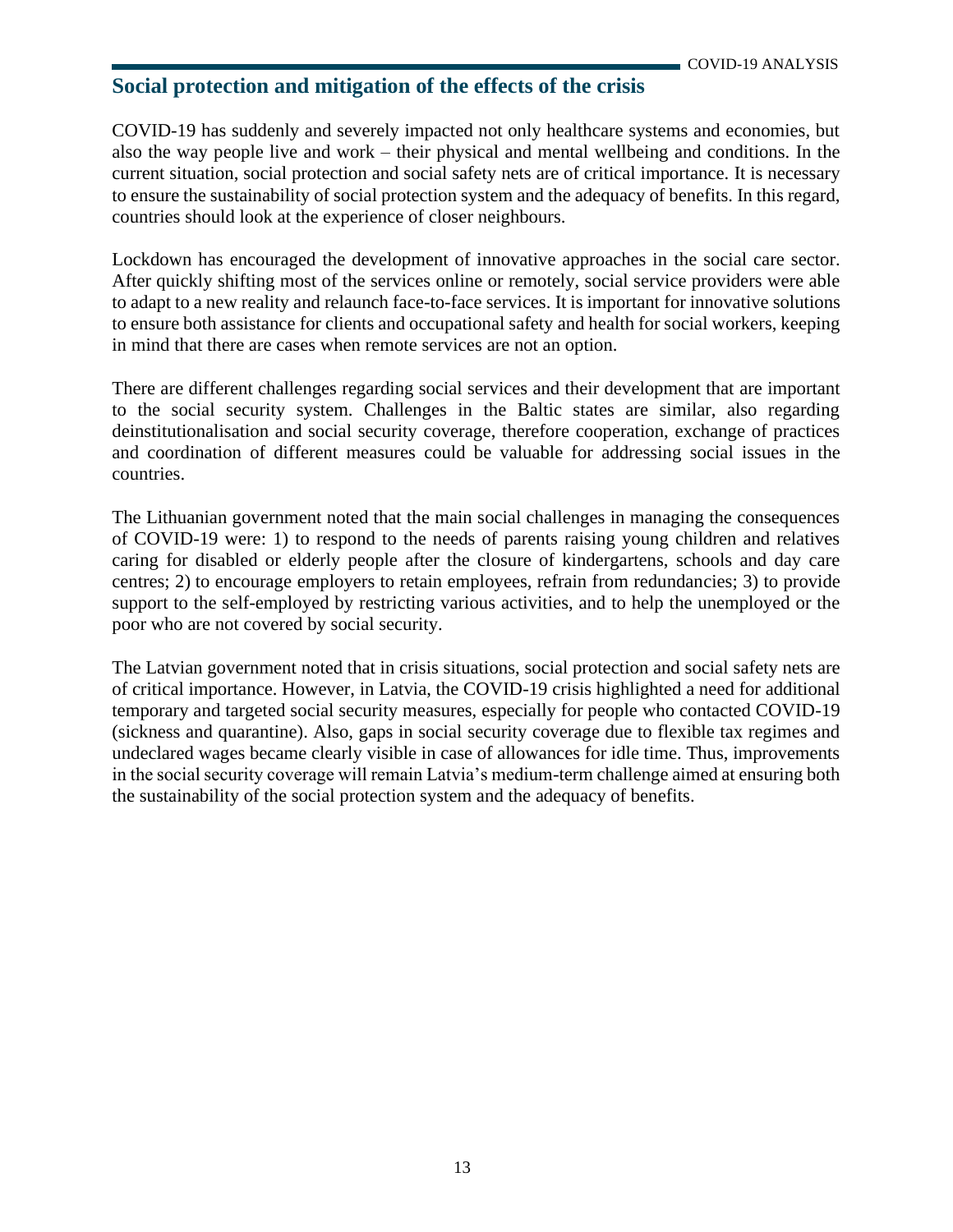## <span id="page-13-0"></span>**READINESS TO ADDRESS CHALLENGES IN CROSS-BORDER REGIONS**

## <span id="page-13-1"></span>**General evaluation of cross-border cooperation**

Cross-border cooperation of the Baltic states generally is perceived as good throughout the crisis. Despite the overall positive evaluation, the countries also point out that in the initial phases there were challenges, for example, long queues that occurred at border control posts.

Estonia considers the border crossing coordination in the period of the crisis smooth and efficient. Border management authorities have been benefitting from long-term tactical, operational, strategic and political contacts and granted up to date information exchange on situation in the countries, best practices, legislative basis, etc. Border management authorities used an opportunity to arrange several meetings via videoconferencing systems in order to discuss questions pertinent to the smooth movement of persons across the borders before reopening the borders for travelling between the Baltic states.

The Lithuanian government pointed out several areas that impede the crossing of borders, namely, inadequate road infrastructure, lack of human resources, reduction in the number of border checkpoints, public services and the organization of work. The Lithuanian government noted that looking to the future, and given the epidemiological situation which is quite similar in the Baltic states, common control measures that meet uniform standards should be implemented at both the external and internal borders.

### <span id="page-13-2"></span>**Cross-border movement of people and goods**

One of the criticisms towards the cooperation of the Baltic states from the Presidium of the Baltic Assembly was the lack of ability to ensure the proper functioning of border-crossings. In the initial phase of pandemic, many inhabitants of Latvia and Estonia who were at that moment in a different country and were using roads were not able to return to Latvia and Estonia, because Lithuania closed its borders for road transport. It would be desirable that in the future matters of closing borders would be discussed between the Baltic states.

In regard to the labour market and free movement of labour force, the process, according to the Estonian government, ran smoothly. Those persons who had the opportunity to work remotely, did so, and the essential movement was allowed throughout the crisis.

Latvia did not reintroduce border control at the EU internal borders during the outbreak of the Covid-19 pandemic. When the self-isolation requirement applied to all persons coming to Latvia from other countries, there were specific exceptions, including those necessary to ensure free movement of goods and provision of services within the EU. For example, the self-isolation requirement did not apply to transport sector workers as well as other specified workers if they did not display the signs of an acute respiratory infection.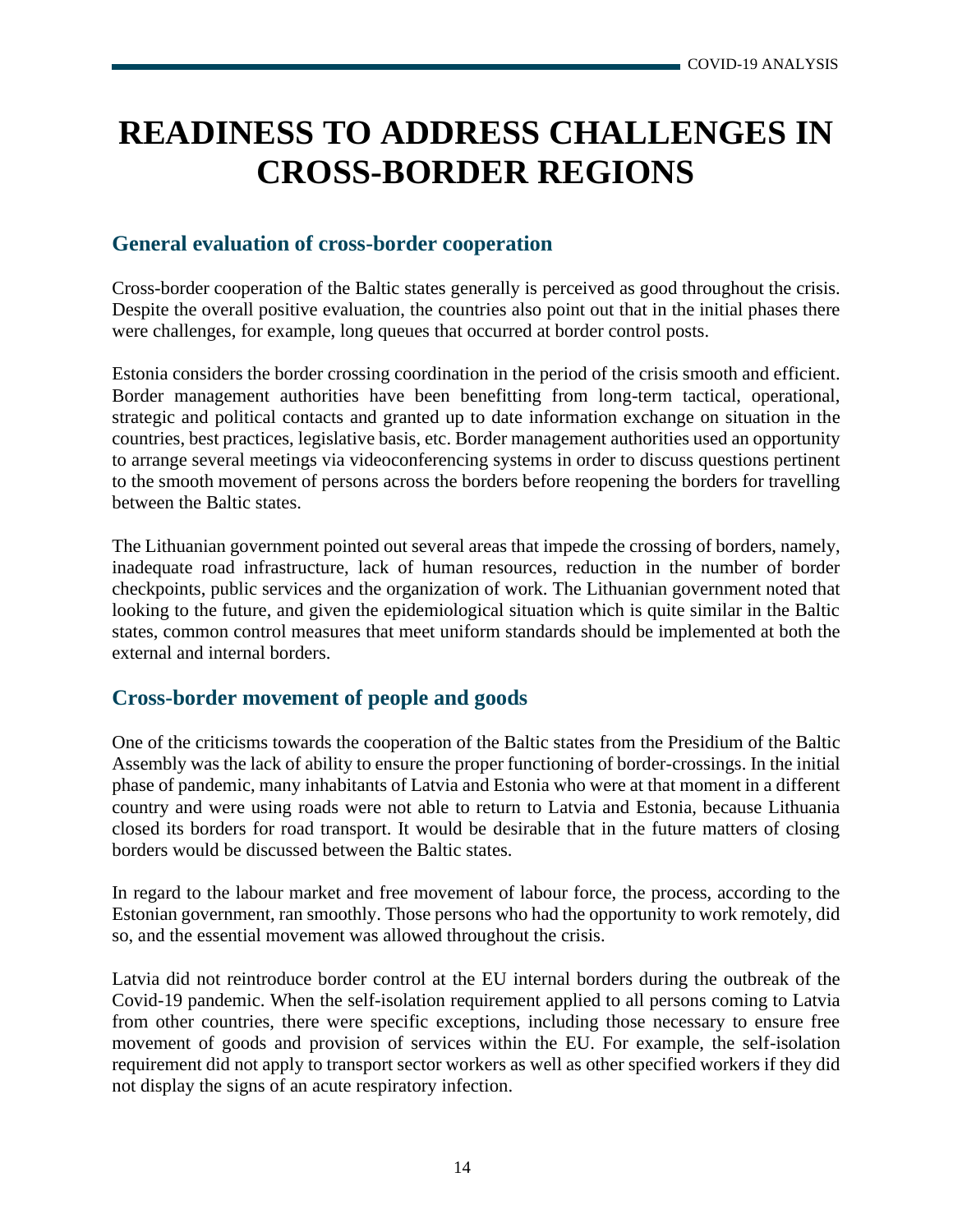During times of crisis, free movement of specialists is also highly important. The Estonian government acknowledges that it is important to ensure that specialists can move across borders, for example, specialists providing warranty service for equipment to keep factories running.

## <span id="page-14-0"></span>**Cooperation in cross-border regions**

The Baltic states have numerous cross-border regions, where cooperation between the countries is extremely important for the citizens of these areas, as usually lives and work of the people living there are tied to two countries.

Estonia and Latvia collaborated on the movement of people across the border in the border regions (Valga-Valka) to support the companies relying on the labour of a neighbouring country. The Estonian government noted that between the relevant authorities of Estonia and Latvia regular contacts and good cooperation in cross-border regions has been established. Also, in the spring, at the height of the crisis, cooperation ran smoothly.

In order to facilitate the movement of labour in border regions, in Lithuania specific provisions were enshrined in the legal regulation, for example, the cross-border movement of international commercial carriers was not restricted as they always remained on the lists of those who could cross the border.

## <span id="page-14-1"></span>**Lessons learned and suggestions**

One of the failures recognized by governments was the long queues at border control posts. The Estonian government believes that the first days of the reintroduction of border control are crucial and, in the future, more attention must be paid to them. Long queues on the first days can be avoided with better planning and cooperation.

The Lithuanian government noted that during the quarantine period only one border checkpoint (Saločiai-Grenstale) operated at the Lithuanian-Latvian border. Therefore, all the traffic crossing the border at this border section was concentrated there. The existing road infrastructure was physically unable to cope with the vehicle flows. The staff of the National Public Health Centre carried out the quarantine medical check and each stopping of a vehicle made a negative impact on the checkpoint's throughput. Later, upon opening more checkpoints at the Lithuanian-Latvian border the problems were solved.

The Latvian government believes that in order to ensure effective cooperation at the international level, it is necessary to continue information exchange with neighbouring states on border control reintroduction activities, therefore ensuring an optimal solution that will allow effective use of resources and ensuring border control in accordance with the existing situation. It would be important to further harmonize the modalities for the reintroduction of border control on roads crossing the border between two countries, so that it is clear on which roads the country in question reintroduces border control with checks and where the roads are closed for traffic. Such an exchange of information would allow the neighbouring country to plan ahead of time the necessary resources and actions to be taken for the reintroduction of checks or the closure of roads, while also informing other authorities involved in case it is necessary to reintroduce border control at internal borders.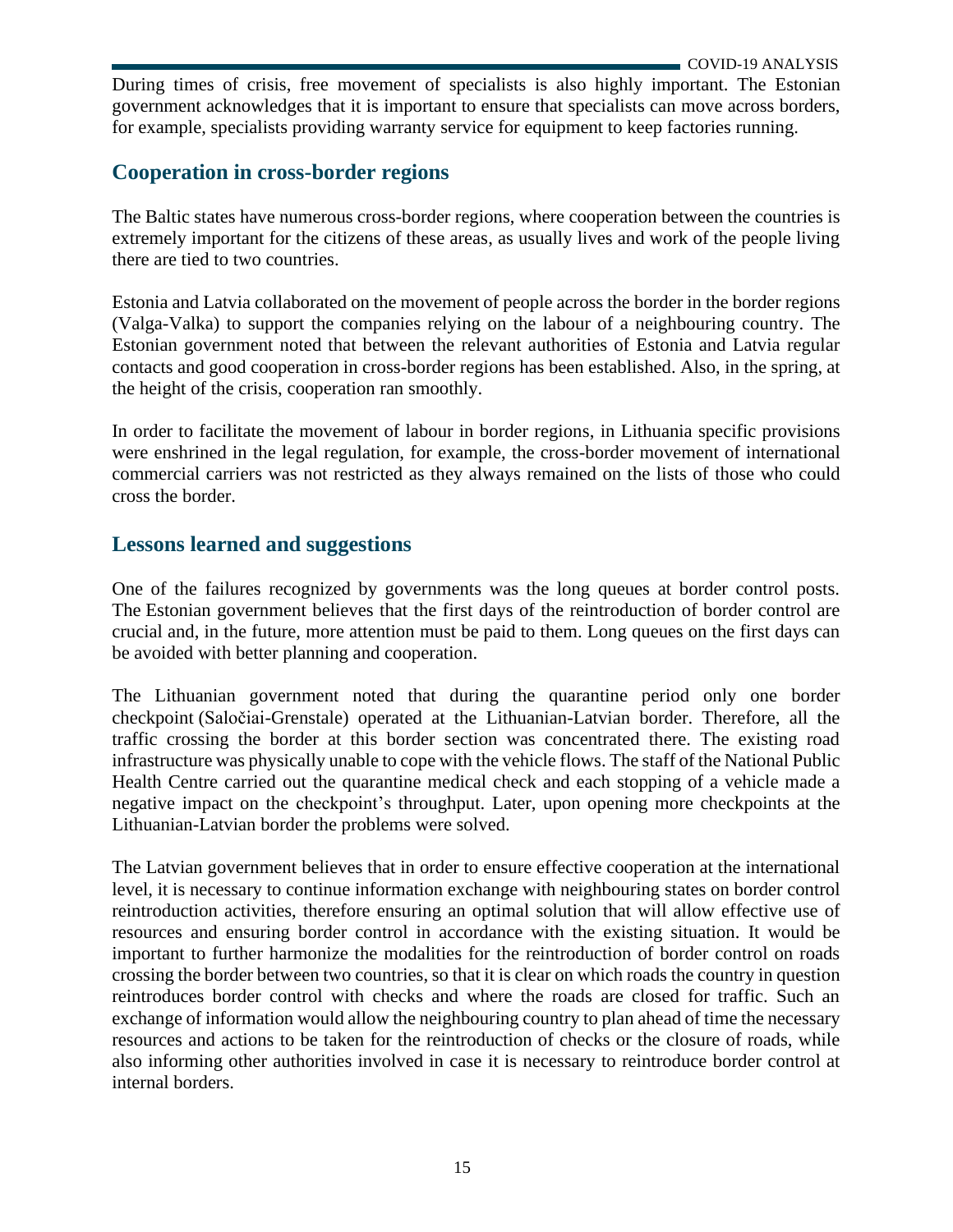## <span id="page-15-0"></span>**LIST OF SHORTAGES DISCOVERED THROUGHOUT THE PANDEMIC**

| Area of cooperation                               | <b>Shortages</b>                                                                                                                                                                                                                                                                                                                                                                                                                                                                                                                   |
|---------------------------------------------------|------------------------------------------------------------------------------------------------------------------------------------------------------------------------------------------------------------------------------------------------------------------------------------------------------------------------------------------------------------------------------------------------------------------------------------------------------------------------------------------------------------------------------------|
| Cooperation in the<br>health sector               | lack of cooperation in ensuring preparedness and response in<br>crisis situations for the health sector<br>lack of evaluation of chosen measures by the Baltic states<br>insufficient inter-agency cooperation<br>lack of joint procurements in regard to medical supplies and<br>vaccines<br>insufficient PPE production capacities of industries<br>÷<br>lack of regional stocks coordination<br>insufficient exchange of information<br>insufficient cooperation in different formats, including<br>international organizations |
| Free movement of<br>Baltic people                 | lack of strong and well-structured cooperation model<br>$\qquad \qquad \blacksquare$<br>different regulations and restrictions regarding travelling that<br>impede the cooperation                                                                                                                                                                                                                                                                                                                                                 |
| Free movement of<br>goods in the Baltic<br>states | lack of stable fast lanes for essential goods, including medical<br>and food supplies<br>lack of solutions to avoid losses for agricultural and food<br>producers for which long-term storage of their products is not<br>possible                                                                                                                                                                                                                                                                                                 |
| Economic cooperation                              | vulnerability to market failures due to the international nature<br>of the economies<br>limited self-production capacity<br>insufficient discussions about post-crisis measures aimed to<br>reduce the negative impact on the economy in hard-hit sectors<br>insufficient policy coordination<br>insufficient cooperation among the tourism officials<br>$\overline{\phantom{0}}$                                                                                                                                                  |
| Digital cooperation                               | different levels of requirements, rules and security<br>discrepancy with digital signatures                                                                                                                                                                                                                                                                                                                                                                                                                                        |
| Cross-border<br>cooperation                       | lack of coordination and discussions about closing of borders<br>-<br>inadequate road infrastructure in border areas<br>insufficient human resources<br>-<br>insufficient number of border check points                                                                                                                                                                                                                                                                                                                            |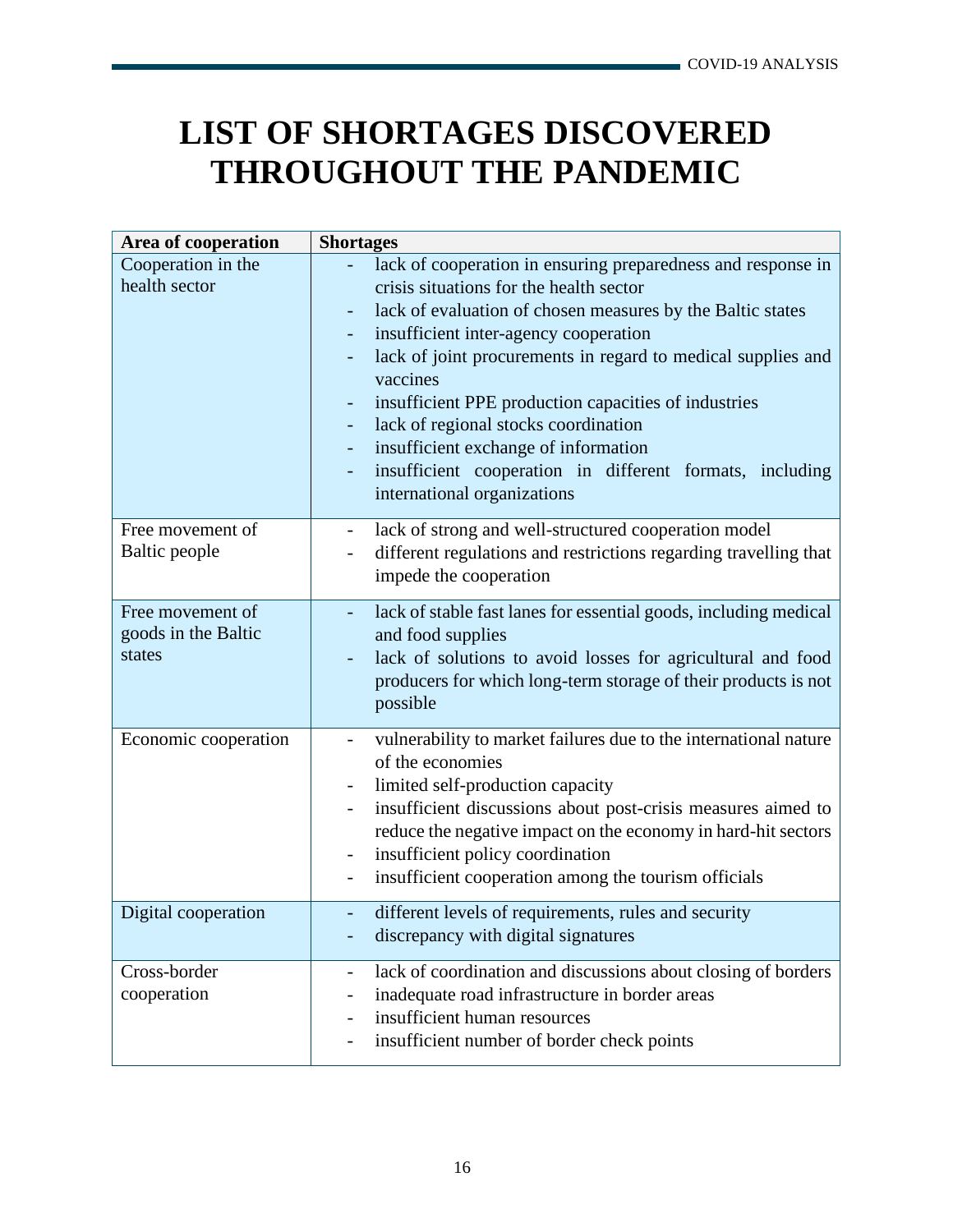## **RECOMMENDATIONS OF THE BALTIC ASSEMBLY**

<span id="page-16-0"></span>In 2020, adopted recommendations of the Baltic Assembly will be crucial for the parliaments and governments of the Baltic states. A large proportion of the recommendations will be vital for the overcoming of COVID-19 created situation in the Baltic states as well as for preparing for any future crisis. The Baltic Assembly calls on the parliaments and governments of Estonia, Latvia and Lithuania, as well as the Baltic Council of Ministers to cooperate in various areas, including cooperation in the field of disaster prevention, preparedness and response, crisis management and civil protection; cooperation in the health care sector; economic cooperation; digital cooperation; and new partnerships in education, science and research.

#### **Recommendations in regard to cooperation in the field of disaster prevention, preparedness and response, crisis management and civil protection:**

- to facilitate timely exchange of information regarding crisis situation in the Baltic states and ensure that agencies in the Baltic states responsible for emergency operations exchange relevant crisis-related information promptly in order to facilitate better planning and coordination for future necessitated lockdowns
- to keep monitoring epidemiological situation, facilitate timely exchange of information and experience between competent agencies in order to improve 3B crisis management capacities and disaster preparedness
- to encourage 3B governments and respective ministries to continue good cooperation in restraining possible second wave of COVID-19 and even closer cooperation should second wave occur
- to strengthen cooperation between regional specialist networks dealing with disease prevention and control
- to ensure implementation of Agreement on Cooperation in Disaster Response in the Baltic states, which was ratified by the national parliaments in 2018 and discuss within framework of 3B working group possibility of concluding operational agreements
- considering lessons learned, to elaborate common Baltic comprehensive crisis preparedness strategy in health care and social field to be ready for pandemics in the future;
- to elaborate common approach and understanding of planned activities and mutual crossborder coordination mechanism in case of escalation of security situation
- to eliminate gaps in regard to civil protection and disaster preparedness in cross-border cooperation of the Baltic states
- to develop joint emergency plans in border regions of the Baltic states and ensure training of health care providers to enhance their readiness to work in crisis and emergency situations

#### **Recommendations in regard to the cooperation in health care sector:**

- to estimate potential impact of COVID-19 pandemic in health care and social sector, from the point of cross-sectoral and cross-border regions preparedness and regional coordination
- to eliminate obstacles to 3B common E-Health network and ensure compatibility of systems and proper health data exchange